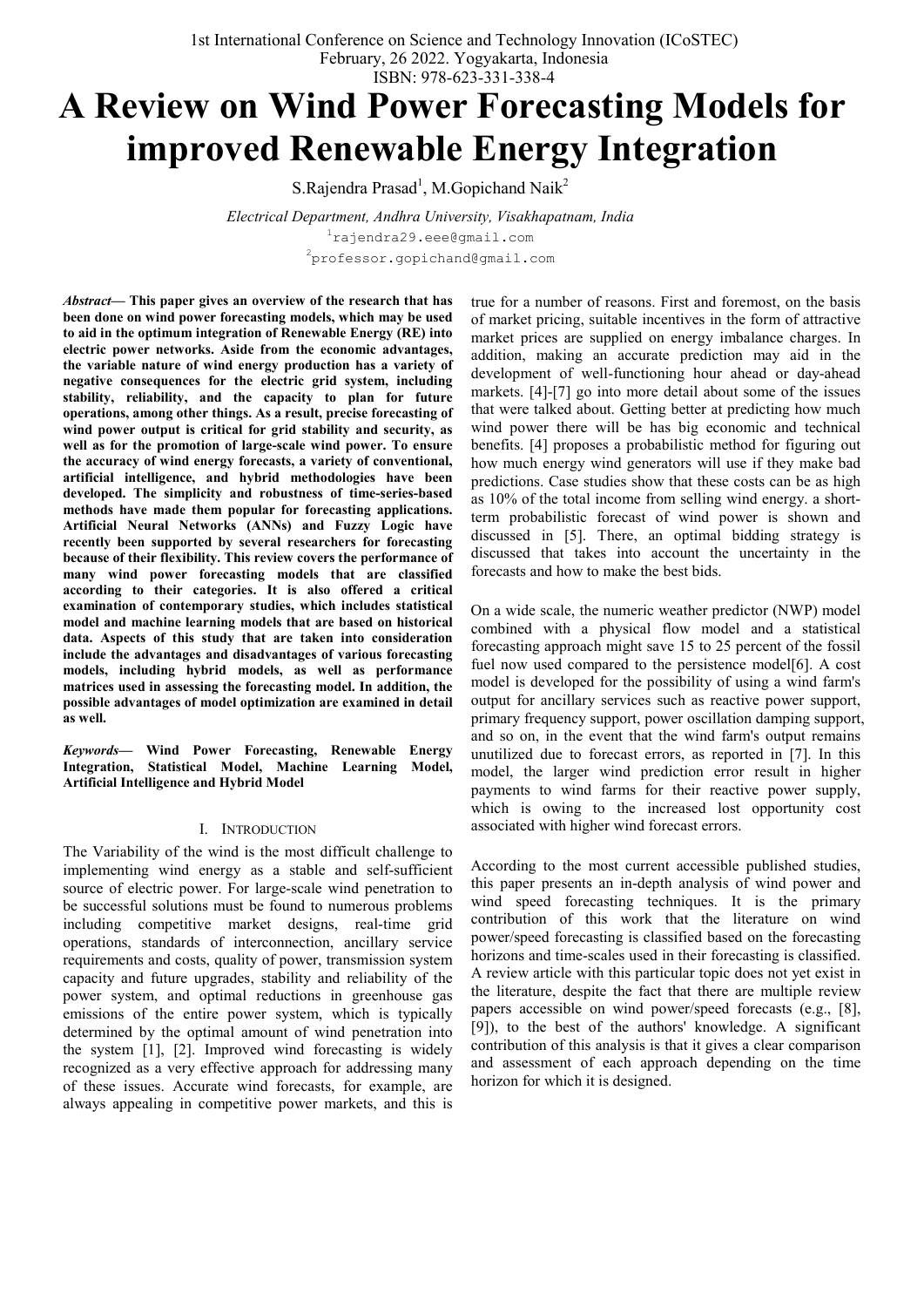## II. Wind Speed Versus Wind Power

Wind turbine output power is dependent on wind speed, which fluctuates over time and is affected by regional landscape type, weather patterns, and seasonal fluctuations. The amount of wind power available and realistically wind power travelling across the rotor blades per unit sweep area is defined as[10]

$$
P_{av}(v) = \frac{1}{2}\rho(t)Av^3
$$
\n
$$
P_{real}(v) = \frac{1}{2}\rho(t)Av^3C_p(v)
$$
\n(1)

Where  $P_{av}(v)$  denotes the ideal available wind power and  $P_{\text{real}}(v)$  denotes the wind turbines realistic power output in Watts (W),  $\rho(t)$  denotes the time-varying air density, which varies in response to the surrounding atmospheric pressure and temperature. A is the sweep area of the blades in square metres  $(m<sup>2</sup>)$ , and v is the wind speed in m/s. power coefficient  $(C_p)$  is the ratio of wind turbines realistic power  $P_{real}(v)$ divided by ideal available wind power  $P_{av}(v)$  at specific wind speed.  $C_p$  is governed by the turbine's tip angle, blade design and wind speed-to-rotor speed relationship. 0.593 is the greatest power coefficient (Betz limit). However, in reality, this value is not possible. An estimate of the power coefficient under different circumstances of operation was not provided. All three models were compared using a power coefficient of 0.5.

As seen in equation 1 and 2, air density is a critical element impacting the quantity of wind energy produced by a wind turbine. The connection between the temperature, air density and barometric pressure at the place is as follows:

$$
\rho(t) = \left(\frac{P}{RT}\right) e^{-\left(\frac{gh}{RT}\right)}
$$
 (3)

Where  $p(t)$  is the time variable air density in kg/m<sup>3</sup>, T is the air temperature in K,  $P$  is barometric pressure in Pa,  $g$  is the gravity of Earth in  $9.81 \text{m/s}^2$ , *R* is the specific gas constant for dry air in 287.058 J/(kg.K) and *h* is the hub height above ground level in m.

## III. Time Scale Classification of Forecasting & It's Applications

The categorization of wind forecasting technologies according to their time scale is vague. However, as shown in Table I, wind forecasting can be separated into four categories:

TABLE I *Time-Scale Classification and It's Applications*

| <b>Time</b><br><b>Horizon</b> | Range                              | <b>Applications</b>                                                 |  |
|-------------------------------|------------------------------------|---------------------------------------------------------------------|--|
| Very<br>short<br>term         | Few seconds to 30<br>minutes ahead | Grid stability operations<br>and voltage regulation<br>actions      |  |
| Short-<br>term                | 30 minutes to 72<br>hours ahead    | Maintenance planning of<br>network lines,<br>Congestion management, |  |

|                |                                   | Day-ahead reserve           |  |
|----------------|-----------------------------------|-----------------------------|--|
|                |                                   | setting, Unit commitment    |  |
|                |                                   | & economic dispatch         |  |
|                |                                   | Generator Online/Offline    |  |
| Medium<br>term | 72 hours to 7 Days<br>ahead       | Decisions, Operational      |  |
|                |                                   | Security in Day-Ahead       |  |
|                |                                   | <b>Electricity Market</b>   |  |
| Long-<br>term  | 7 Days to 2 week or<br>more ahead | Planning of the electricity |  |
|                |                                   | generation, transmission    |  |
|                |                                   | and distribution            |  |
|                |                                   |                             |  |

IV.Classification of wind power forecasting models

A large number of researchers have studied the many approaches for predicting the output of wind energy. A number of strategies and models for forecast wind energy output were suggested and developed. The following are the most widely used and important forecasting techniques, in order of popularity.

#### *A. Persistence model*

The forecasted wind power output is assumed to remain constant at the same time the previous or following day in this model. The expected forecasted wind energy output over the next 24 hours is as follows:

$$
P_f(t) = P_{pd}(t) \tag{4}
$$

At the time t,  $P_f$  is the forecasted wind power output and  $P_{pd}$  is the previous day wind power output at the same time[11]. When it comes to short-term forecasting, this model is most often utilised for wind power and speed forecasts, particularly for one-hour forward forecasting. The accuracy of this forecasting model is dependent on the stability of the meteorological conditions.

#### *B. Autoregressive moving average (ARMA) model*

According to Karakus et al[21], statistical procedures for wind forecasting are based on historical data and meteorological conditions and need just a single step. In Shukur and Lee[22] created a time-series prediction model based on the autoregressive moving average (ARMA) and the Kalman filter (KF) techniques. According to Li and Hu[23], statistical models provide the greatest outcomes for situations involving short-term forecasting. In Equation 5, we see how the ARMAbased technique is expressed.

$$
x_{t} = \sum_{i=1}^{p} \varphi_{i} X_{t-i} + \sum_{j=1}^{q} \theta_{j} e_{t-i} + k + e_{t}
$$
 (5)

where  $x_t$  represents the forecasting parameter at time instant t, φ denotes the Auto Regression (AR) parameter,  $θ$ denotes the Moving Average parameter, k is the constant and  $e_t$  represents the random white noise. p and q are the orders of Auto Regression(AR) and Moving Average(MA) respectively[12].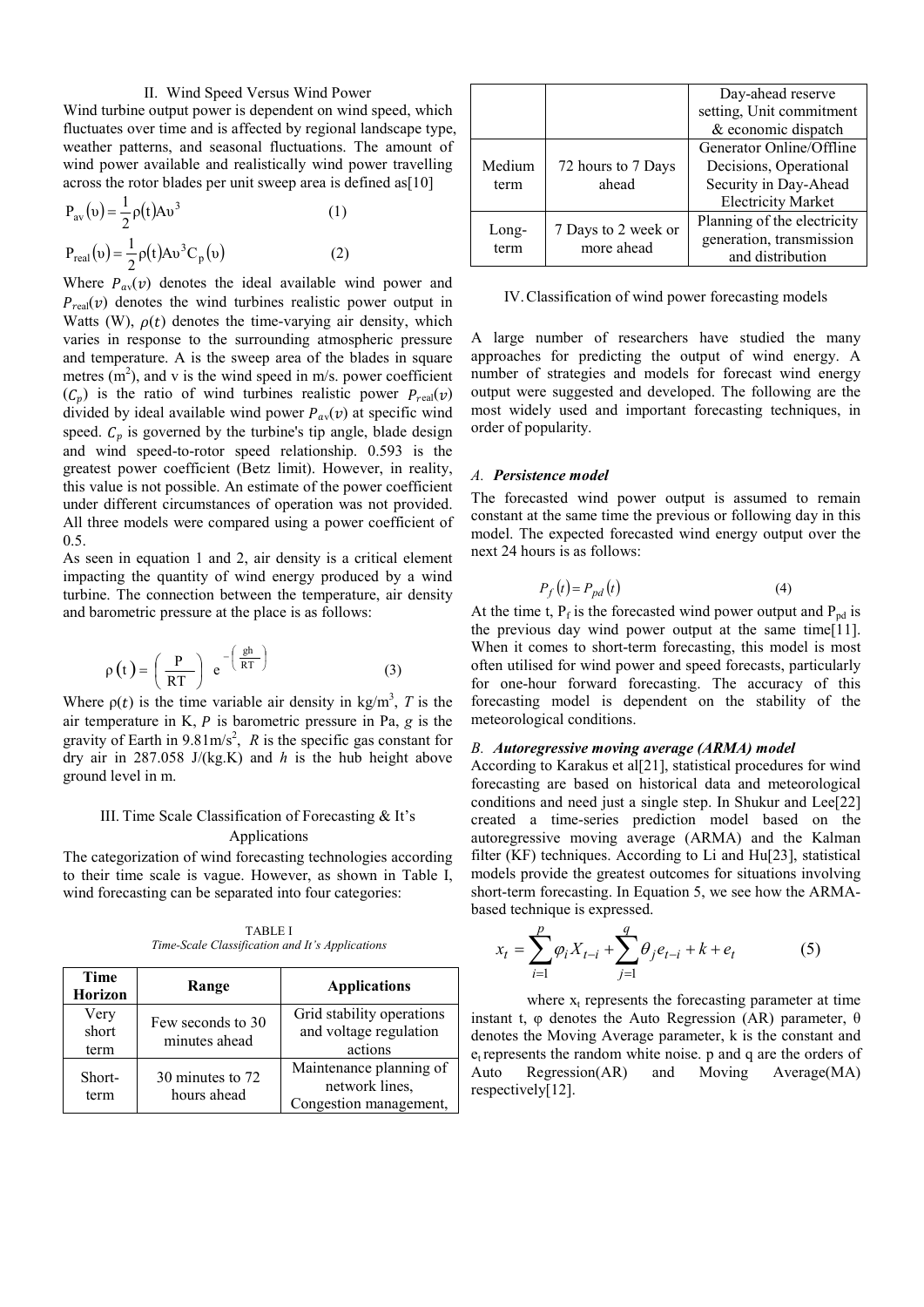The capability of the ARMA model to extract statistical characteristics, as well as its use of the Box-Jenkins technique, are the primary reasons for its widespread use and acceptance. This model is commonly utilised for various forecasting models with an acceptable degree of accuracy, and an extension of it known as the AR integrated MA is often used for these models (ARIMA). When using the ARIMA model, an integrated portion is used to eliminate any nonstationary information from the data. The most significant drawback of the ARMA model is that the time series data must be stationary nature.

The next step is to utilise the autocorrelation function (ACF) and the partial autocorrelation function (PACF) to determine an ARMA model that is appropriate for the data. The ACF is defined as the proportion of  $X_t$  and  $X_{t-1}$  autocovariance to the variance of a dependent variable as indicated in

$$
ACF(k) = \frac{\text{cov}(X_t, X_{t-k})}{Var(X_t)}
$$
(6)

where Cov denotes the covariance and Var denotes the variance. To assess the degree of association between  $X_t$  and  $X_{t-k}$  are associated when the effects of additional time lags  $X_{t-k}$  $1, \ldots, X_{t-k-1}$  are eliminated, the partial autocorrelation function (PACF) was utilised.

TABLE II Properties Of ACF And PACF

|             | AR(p)                     | MA(q)                     | ARMA(p,q) |
|-------------|---------------------------|---------------------------|-----------|
| ACF         | Tails off                 | Cuts off<br>after lag $q$ | Tails off |
| <b>PACF</b> | Cuts off<br>after lag $p$ | Tails off                 | Tails off |

For AR and MA, the number of orders was determined by examining the attributes of the ACF and PACF (Katchova, 2017). The next stage is to identify the most suitable models based on the results of the white noise test and the quality of fit. The next stage was to plot the ACF of residuals to see whether the residuals resembled white noise.

#### *C. Artificial neural network (ANN)*

Because of the non-linearity of meteorological data, artificial neural networks (ANNs) are frequently employed in most studies to forecasting wind power production. When a nonlinear and complicated bonding between the data occurs between the data without any previous assumptions, ANN is more appropriate than statistical approaches. The input, hidden, and output layers, as well as the neurons and connections, are the primary components of an ANN. According to the illustration, the neuron cell is divided into two sections. The first component is the "combination function," which generates a value by adding all of the inputs together. The second section is referred to as the "activation function"[13].



Fig.1: (a) Schematic diagram of an ANN structure, which consists of an input, hidden, and output layers. (b) A mathematical model of an ANN cell.

Utilizing the activation function, the network output is formed by adding up the weighted inputs. So the network's activation function serves as a squeeze function, transferring the input in the form of an output. The fundamental ANN mathematical formula is represented as

$$
U_N = b + \sum_{j=1}^{N} \left( W_j \times I_j \right) \tag{7}
$$

There are many types of activation functions that may be used to forecast wind power output. The most generally utilised are the sigmoid, hyperbolic tangent sigmoid and Gaussian radial basis functions since they are continuous, differentiable, and provide non-linearity to the network. The two fundamental processes of a neural network are training and testing. The network is taught during the training stage utilising the training input data set and learning algorithm. The learning algorithm of the NN attempts to map the input-output relationship by updating the synaptic weight values. It is necessary to compare the output generated by the network with the desired output in order to compute the error. Because of this, the weight and bias values of NN (which serve as a compensator) are adjusted in response to the error. After that, the process is repeated till the desired output result is obtained. As a result, during the testing stage, the network produces the final output depending on the testing input data set and the model weight value that was used. Several kinds of neural networks (NNs) have been developed, each with a different architectures and a different set of input-output mapping techniques. The multilayer perceptron NN(MLPNN), multilayer feed-forward NN (MLFFNN), radial basis function NN (RBFNN), recurrent NN (RNN), and general regression NN (GRNN) are the most often utilised neural networks. The primary disadvantages of ANN are that they need a large amount of data during the training phase and overfitting[14].

*D. Adaptive network based Fuzzy Inference System(ANFIS)* In the adaptive neuro-fuzzy inference system (ANFIS), the fuzzy logic approach is combined with the neuro network technology, which allows the fuzzy inference system to benefit from the learning capabilities of neural networks. The parameters of the membership function in an ANFIS are adjusted using neuro-adaptive learning techniques, which are implemented in the ANFIS. The parameters have an effect on the form of the membership functions. When it comes to wind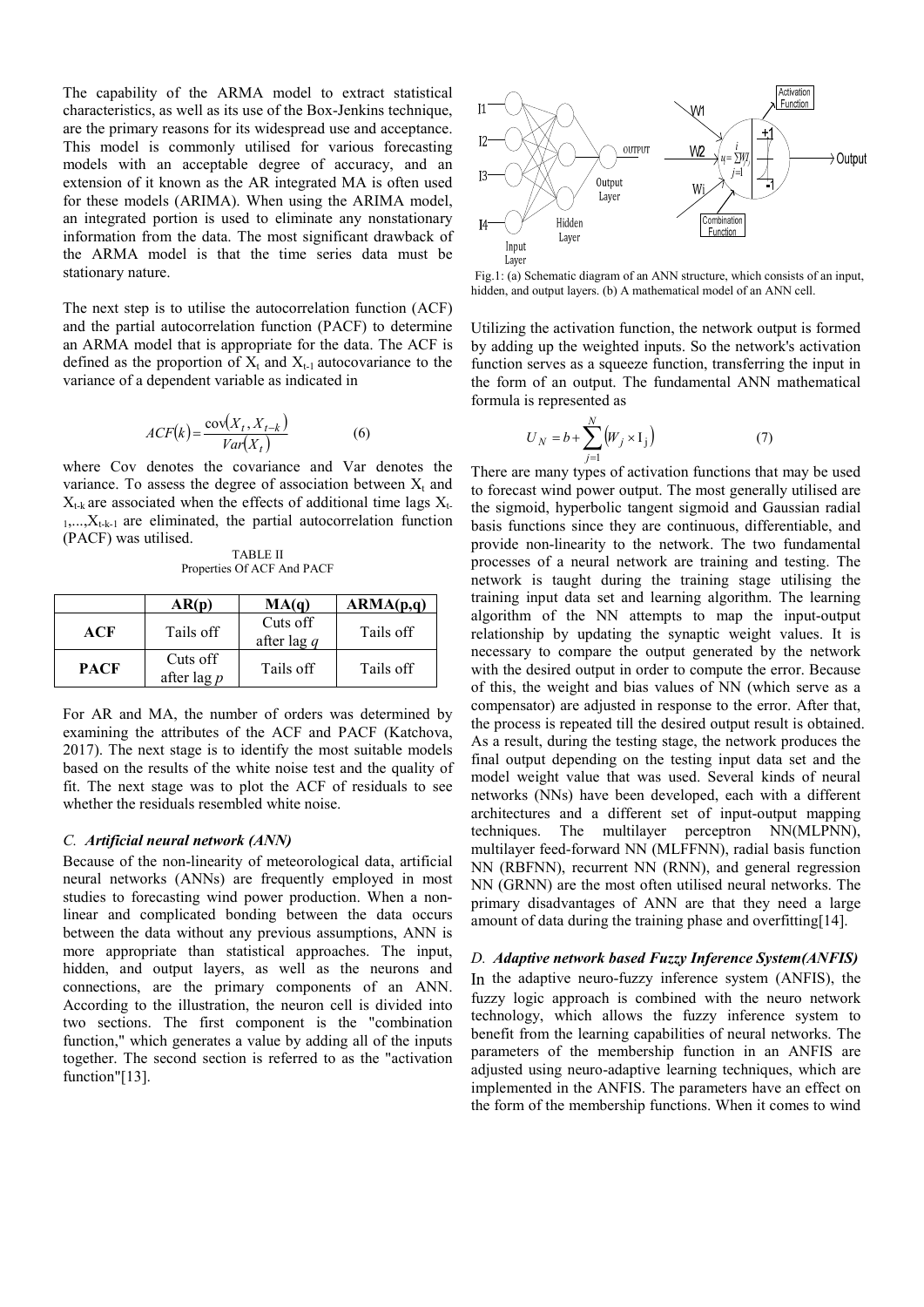energy forecasting, the structure of the neuro-fuzzy model may be represented as a particular multilayer feedforward neural network.

Mamdani and Sugeno-type fuzzy inference techniques are two of the most often utilised fuzzy inference methods. It is recommended that the Sugeno-type approach be employed in the ANFIS in the review article since it is effective when used in adaptive techniques and optimization (Sugeno-type fuzzy inference, 2017)[15]. As a result, the output membership functions are restricted to constants and linear functions. The maximum, minimum, and average wind speeds observed at an elevation above ground were used as inputs to the model. ANFIS is the most generally used method because it is computationally less costly, transparent, and delivers results that are as robust as statistical models.

#### *E. Support Vector Machine(SVM)*

SVM is a supervised machine-learning approach that is based on principle of structural risk minimization (SRM). SRM reduces the expected risk of a upper bound to low value as possible. As a result, SVM may reduce the amount of error in the training data. Vapnik developed the SVM algorithm in order to solve the classification problem. SVM, on the other hand, has been extended to the area of regression issues. Support vector regression is the term used to describe the use of SVM in time series regression (SVR). SVR is an appropriate method in this situation since wind power generation forecasting is a typical time series analysis issue.



Fig.2. Changing nonlinear regression into linear regression.

Consider the following set of training data:;  $\{(x_1,y_1), (x_2,y_2)\}$ .......... $(x_1, y_1)$ } where  $x_1 \varepsilon \mathbb{R}^n$  in the input vector (meteorological variables data), and  $y_1 \varepsilon R^n$  is the corresponding to the output value (wind power output). The estimation function  $f(x)$  is represented as

$$
Y_f = f(x) = w \times \psi(x) + b \tag{8}
$$

where  $\psi$  (x) is the feature vector of inputs x;  $w \in R^n$  is a weight vector, and  $b \in R$  is the bias term, which are estimated by minimizing the regularized risk function [16,17]

$$
R(C) = C \frac{1}{N} \sum_{i=1}^{N} L_e(y_i, f_i) + \frac{1}{2} ||w||^2
$$
(9)  

$$
L_e(y_i, f_i) = \begin{cases} |y_i - f_i| - \varepsilon, \text{if } |y_i - f_i| \ge \varepsilon \\ 0 \text{ otherwise} \end{cases}
$$
(10)

Where  $\varepsilon$ -insensitive loss function, C and  $\varepsilon$  are the userdetermined prescribed parameters,  $y_i$  is the actual value at period i, and fi is the forecasted value at period i. The loss will be equal to zero if the forecasted value is within the ε-tube. The second term,  $\frac{1}{2}$   $||w||^2$  measures the flatness of the function.

### *F. HYBRID MODEL*

When it comes to forecasting wind power generation in different scenarios, the performance of a single model is not accurate. This issue may be attributed to the limitations of a stand-alone technique. As a hybrid model, it's best to use two or more different techniques together. In some forecasting applications, these models have been used to get better results because they have a better chance of accuracy. One of the main goals of these models is to look at how different topologies can work together to improve the accuracy of forecasts.

The use of a fuzzy inference model with RNN in wind power forecasting has been shown effective. It has been decided to apply a fuzzy inference model in this instance in order to smooth out the meteorological data, which will be used to forecasting wind energy production. Wind power forecasting using a hybrid fuzzy-Genetic Algorithm(GA) forecasting model [18] has also shown promising results. [18] In numerous hybrid forecasting models, the wavelet transform (WT) is employed with conventional or artificial intelligence approaches in the prediction of wind power. In this scenario, WT is used to de-noise the input data, which is then processed further. The meteorological data collected after WT was utilised as input for ANN and SVM-based forecasting models, which accurately forecasting wind power generation with the least amount of error.

Comparisons of forecasting methodologies employed in various forecasting horizons are shown in Table-III. Although several approaches are acceptable for short-term and mediumterm wind forecasting, only a handful have been tested for long-term forecasting.

Table-III Forecasting method/ model used in different forecasting horizon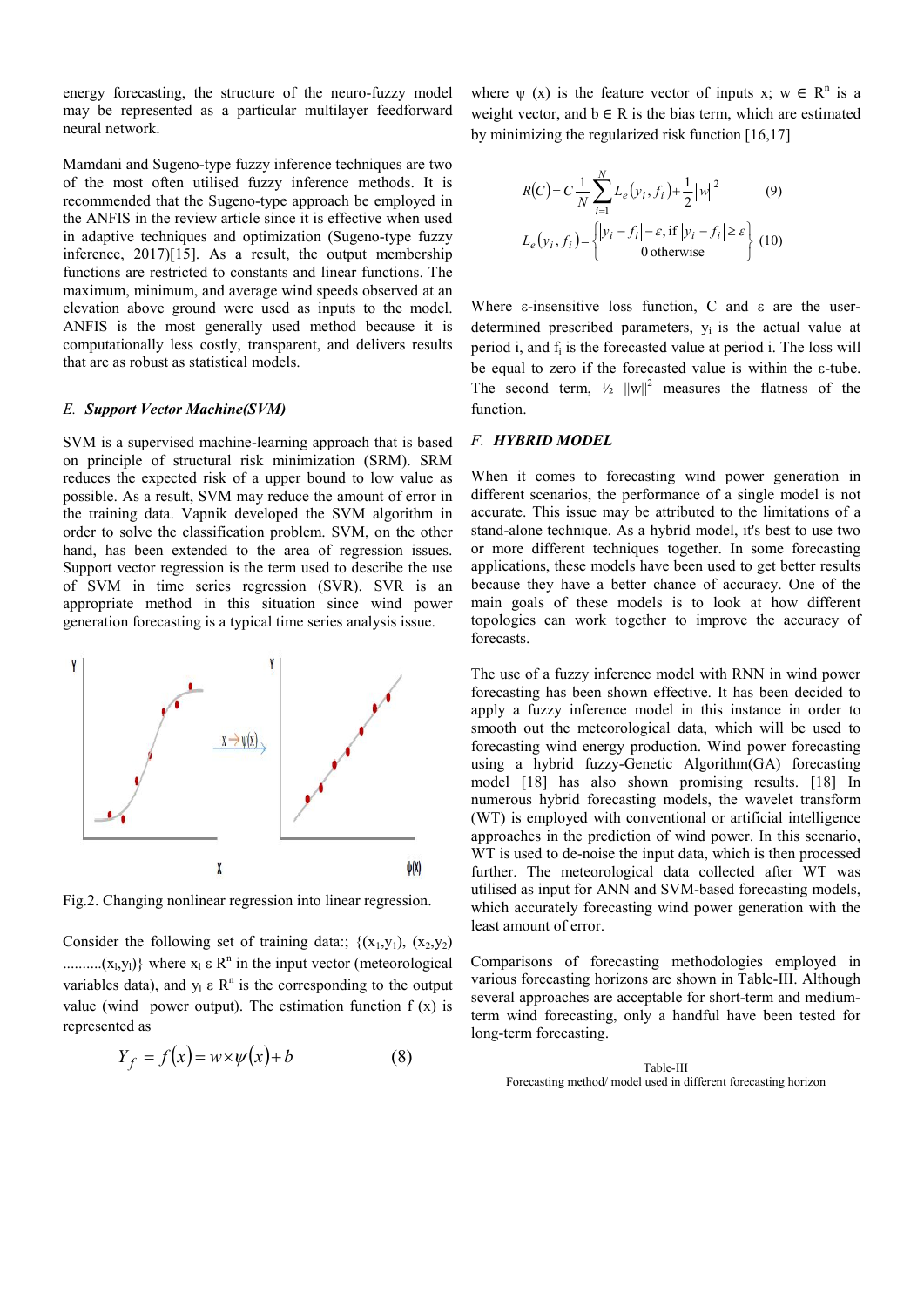| Method /<br>Model                                       | <b>Short</b><br>Term                  | <b>Medium</b><br><b>Term</b> | <b>Long Term</b>                      |
|---------------------------------------------------------|---------------------------------------|------------------------------|---------------------------------------|
| Physical<br>(Numeric<br>Weather<br>Predictors<br>(NWP)) | Applicable                            | Applicable                   | Not<br>Applicable                     |
| <b>ARMA</b>                                             | Applicable                            | Applicable                   | Not<br>Applicable                     |
| <b>ARIMA</b>                                            | Applicable                            | Applicable                   | Not<br>Applicable                     |
| Support<br>vector<br>machine                            | Applicable                            | Applicable                   | Not<br>Applicable                     |
| Multiple<br>Regression                                  | Applicable                            | Applicable                   | Not<br>Applicable                     |
| Exponential<br>Smoothing                                | Applicable                            | Applicable                   | Not<br>Applicable                     |
| Fuzzy<br>Inference<br>system                            | Applicable                            | Not<br>Applicable            | Not<br>Applicable                     |
| Genetic<br>algorithm                                    | Applicable                            | Applicable                   | Not<br>Applicable                     |
| Neural<br>Network                                       | Applicable                            | Applicable                   | $\overline{\text{Not}}$<br>Applicable |
| Machine<br>Learning                                     | Applicable                            | Applicable                   | Applicable                            |
| Persistence                                             | $\overline{\text{Not}}$<br>Applicable | Applicable                   | Applicable                            |
| Wavelet<br><b>Based Model</b>                           | Not<br>Applicable                     | Applicable                   | Applicable                            |
| Fuzzy+<br>Neural<br>Network<br>model                    | Applicable                            | Not<br>Applicable            | Not<br>Applicable                     |
| Fuzzy+GA<br>model                                       | Applicable                            | Not<br>Applicable            | Not<br>Applicable                     |
| WT+ANN                                                  | Applicable                            | Not<br>Applicable            | Not<br>Applicable                     |

#### V. Performance Evaluation of Wind forecasting Models

Today's power grid system receives an increasing quantity of electricity from wind energy systems, and this number is growing on a regular basis. A consequence has been a significant reliance on the unit commitment of wind power systems for the stability of grid networks. If the wind system fails to provide the agreed energy, the grid system will have issues in terms of supplying an acceptable amount of power. It is thus critical to accurately forecasting the production of wind energy in order to maintain grid stability and encourage

further wind energy installations. As a result, the accuracy assessment of the wind power forecasting model is an extremely important aspect of the forecasting process itself. When evaluating the accuracy of wind power forecasting models, many assessment matrices have been applied. In the forecasting model review and benchmarking process, standardised performance metrics would be useful. According to the table below, the mean square error [MSE], root mean square error [RMSE], normalised root mean square error [nRMSE], mean absolute error [MAE], mean absolute percentage error [MAPE], mean relative error [MRE] and mean bias error [MBE] are all commonly used in evaluating the accuracy of wind power forecasting models[19-20].

$$
MSE = \frac{1}{N} \sum_{i=1}^{N} (W_{forecasted} - W_{true})^2
$$
  
\n
$$
RMSE = \sqrt{\frac{1}{N} \sum_{i=1}^{N} (W_{forecasted} - W_{true})^2}
$$
  
\n
$$
nRMSE = \left(\sqrt{\frac{1}{N} \sum_{i=1}^{N} (W_{forecasted} - W_{true})^2}\right) \times 100 / W_{true(max)}
$$
  
\n
$$
MAE = \frac{1}{N} \sum_{i=1}^{N} |W_{forecasted} - W_{true}|
$$
  
\n
$$
MAPE = \frac{1}{N} \sum_{i=1}^{N} \frac{|W_{forecasted} - W_{true}|}{W_{true}} \times 100\%
$$
  
\n
$$
MRE = \frac{1}{N} \sum_{i=1}^{N} \frac{W_{forecasted} - W_{true}}{W_{total}} \times 100\%
$$
  
\n
$$
MBE = \frac{1}{N} \sum_{i=1}^{N} (W_{forecasted} - W_{true})
$$

**Where** 

W<sub>forecasting</sub> = The forecasted wind power at each time point,  $W_{true}$  = The observed/measured wind power at each time point,  $W_{true(max)}$  = The maximum observed wind power of this scale,  $W_{total}$  = The wind installation capacity,

 $N =$ The number of data sample for the time scale.

#### VI.CONCLUSION

Due to the climate change and global warming, the integration of renewable energy source like wind energy into the electricity grid has risen in recent years as a study area of concern. Since there is a pressing need to fulfil rising energy demand while also mitigating climate change and stabilising electric grid systems, precise forecasting of wind energy output has become vital. Because of this, a plethora of research have been undertaken on the subject from various angles. The current research presents the results of a thorough and complete evaluation of the literature on direct wind power forecasting models and approaches. This review paper begins with an overview of wind energy production and the importance of wind power forecasting. It has also been taken